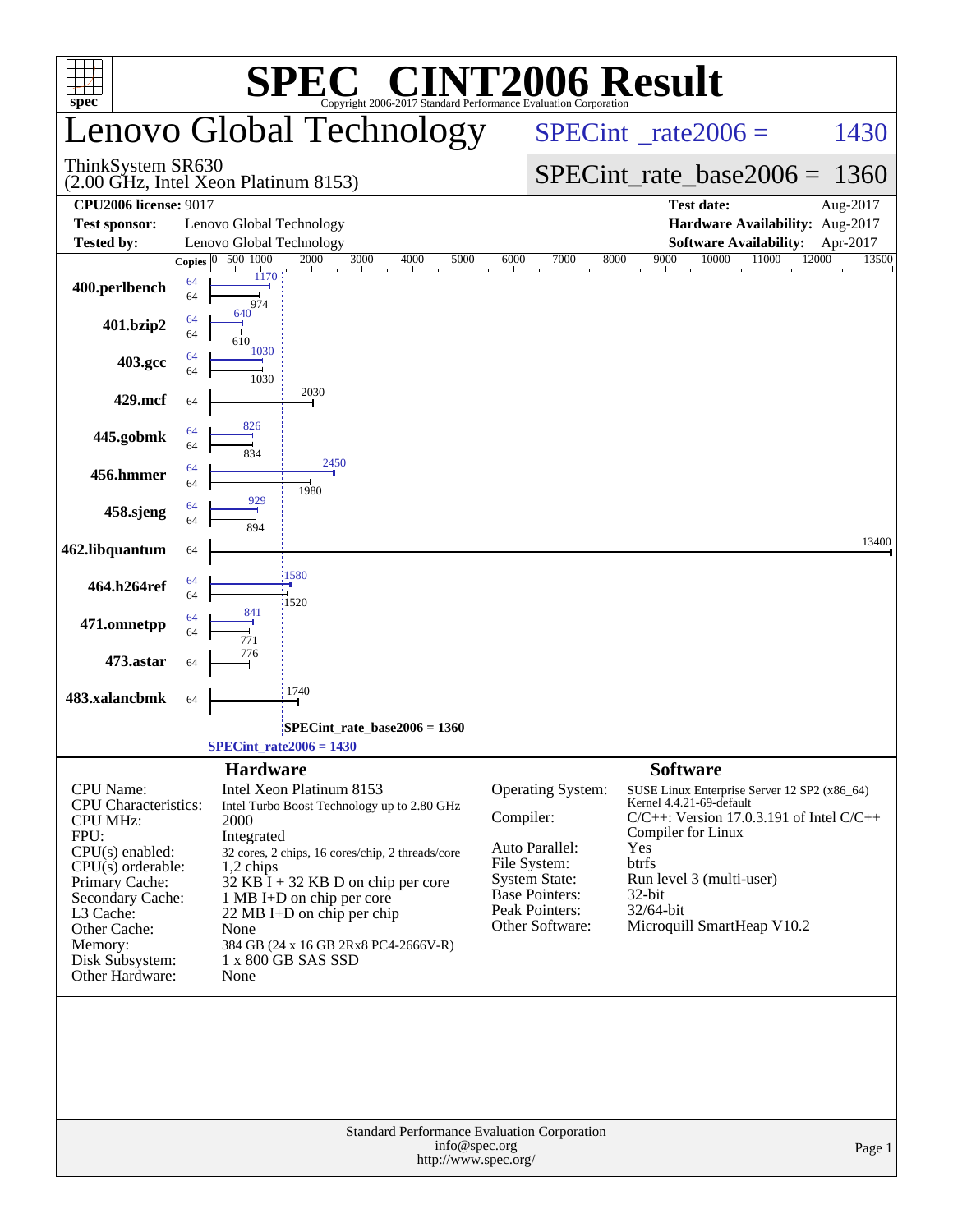

## enovo Global Technology

#### ThinkSystem SR630

(2.00 GHz, Intel Xeon Platinum 8153)

SPECint rate $2006 = 1430$ 

#### [SPECint\\_rate\\_base2006 =](http://www.spec.org/auto/cpu2006/Docs/result-fields.html#SPECintratebase2006) 1360

**[Test sponsor:](http://www.spec.org/auto/cpu2006/Docs/result-fields.html#Testsponsor)** Lenovo Global Technology **[Hardware Availability:](http://www.spec.org/auto/cpu2006/Docs/result-fields.html#HardwareAvailability)** Aug-2017

**[CPU2006 license:](http://www.spec.org/auto/cpu2006/Docs/result-fields.html#CPU2006license)** 9017 **[Test date:](http://www.spec.org/auto/cpu2006/Docs/result-fields.html#Testdate)** Aug-2017 **[Tested by:](http://www.spec.org/auto/cpu2006/Docs/result-fields.html#Testedby)** Lenovo Global Technology **[Software Availability:](http://www.spec.org/auto/cpu2006/Docs/result-fields.html#SoftwareAvailability)** Apr-2017

#### **[Results Table](http://www.spec.org/auto/cpu2006/Docs/result-fields.html#ResultsTable)**

|                                                                                                          | <b>Base</b>   |                |       |                |       |                |       | <b>Peak</b>   |                |              |                |              |                |              |
|----------------------------------------------------------------------------------------------------------|---------------|----------------|-------|----------------|-------|----------------|-------|---------------|----------------|--------------|----------------|--------------|----------------|--------------|
| <b>Benchmark</b>                                                                                         | <b>Copies</b> | <b>Seconds</b> | Ratio | <b>Seconds</b> | Ratio | <b>Seconds</b> | Ratio | <b>Copies</b> | <b>Seconds</b> | <b>Ratio</b> | <b>Seconds</b> | <b>Ratio</b> | <b>Seconds</b> | <b>Ratio</b> |
| 400.perlbench                                                                                            | 64            | 645            | 969   | 642            | 974I  | 642            | 974   | 64            | 536            | 1170         | 537            | 1160         | 535            | 1170         |
| 401.bzip2                                                                                                | 64            | 1013           | 610   | 1016           | 608   | 1010           | 611   | 64            | 963            | 641          | 970            | 637          | 965            | 640          |
| $403.\mathrm{gcc}$                                                                                       | 64            | 503            | 1020  | 502            | 1030  | 501            | 1030l | 64            | 499            | 1030         | 499            | 1030         | 498            | 1040         |
| $429$ .mcf                                                                                               | 64            | 287            | 2040  | 287            | 2030  | 288            | 2020  | 64            | 287            | 2040         | 287            | 2030         | 288            | 2020         |
| $445$ .gobmk                                                                                             | 64            | 804            | 835   | 805            | 834   | 805            | 834   | 64            | 813            | 826          | 811            | 828          | 813            | 826          |
| 456.hmmer                                                                                                | 64            | 300            | 1990  | 303            | 1970  | 302            | 1980  | 64            | 243            | 2450         | 245            | 2430         | 243            | 2460         |
| $458$ .sjeng                                                                                             | 64            | 865            | 895   | 866            | 894   | 866            | 894   | 64            | 833            | 929          | 834            | 929          | 834            | 929          |
| 462.libquantum                                                                                           | 64            | 98.4           | 13500 | 98.6           | 13400 | 98.6           | 13400 | 64            | 98.4           | 13500        | 98.6           | 13400        | 98.6           | 13400        |
| 464.h264ref                                                                                              | 64            | 929            | 1520  | 925            | 1530  | 931            | 1520  | 64            | 885            | 1600         | 902            | 1570         | 897            | 1580         |
| 471.omnetpp                                                                                              | 64            | 517            | 773   | 520            | 770   | 519            | 771   | 64            | 475            | 842          | 476            | 841          | 476            | 841          |
| $473$ . astar                                                                                            | 64            | 579            | 776   | 579            | 776   | 580            | 775   | 64            | 579            | 776          | 579            | 776          | 580            | 775          |
| 483.xalancbmk                                                                                            | 64            | 253            | 1740  | 255            | 1730  | 254            | 1740  | 64            | 253            | 1740         | 255            | 1730         | 254            | 1740         |
| Results appear in the order in which they were run. Bold underlined text indicates a median measurement. |               |                |       |                |       |                |       |               |                |              |                |              |                |              |

#### **[Submit Notes](http://www.spec.org/auto/cpu2006/Docs/result-fields.html#SubmitNotes)**

 The numactl mechanism was used to bind copies to processors. The config file option 'submit' was used to generate numactl commands to bind each copy to a specific processor. For details, please see the config file.

#### **[Operating System Notes](http://www.spec.org/auto/cpu2006/Docs/result-fields.html#OperatingSystemNotes)**

Stack size set to unlimited using "ulimit -s unlimited"

#### **[Platform Notes](http://www.spec.org/auto/cpu2006/Docs/result-fields.html#PlatformNotes)**

<http://www.spec.org/>

Standard Performance Evaluation Corporation [info@spec.org](mailto:info@spec.org) BIOS configuration: Choose Operating Mode set to Maximum Performance SNC set to Enable DCU Streamer Prefetcher set to Disable Stale AtoS set to Enable LLC dead line alloc set to Disable Sysinfo program /home/cpu2006-1.2-ic17.0u3/config/sysinfo.rev6993 Revision 6993 of 2015-11-06 (b5e8d4b4eb51ed28d7f98696cbe290c1) running on Cable-SPECcpu2006-SUSE12SP2 Tue Aug 8 05:47:45 2017 This section contains SUT (System Under Test) info as seen by some common utilities. To remove or add to this section, see: <http://www.spec.org/cpu2006/Docs/config.html#sysinfo> From /proc/cpuinfo model name : Intel(R) Xeon(R) Platinum 8153 CPU @ 2.00GHz 2 "physical id"s (chips) Continued on next page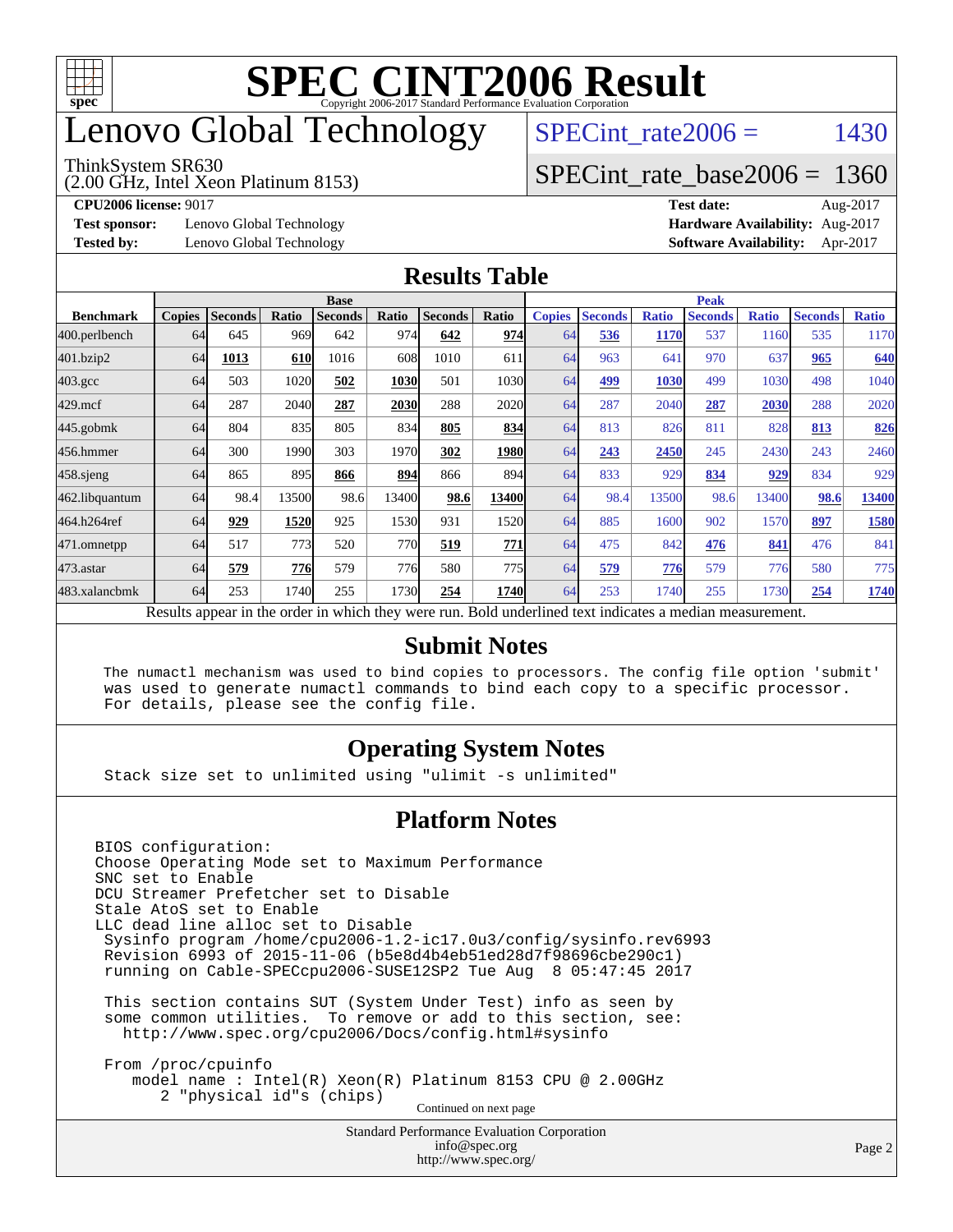

### enovo Global Technology

SPECint rate  $2006 = 1430$ 

(2.00 GHz, Intel Xeon Platinum 8153) ThinkSystem SR630

[SPECint\\_rate\\_base2006 =](http://www.spec.org/auto/cpu2006/Docs/result-fields.html#SPECintratebase2006) 1360

**[Test sponsor:](http://www.spec.org/auto/cpu2006/Docs/result-fields.html#Testsponsor)** Lenovo Global Technology **[Hardware Availability:](http://www.spec.org/auto/cpu2006/Docs/result-fields.html#HardwareAvailability)** Aug-2017 **[Tested by:](http://www.spec.org/auto/cpu2006/Docs/result-fields.html#Testedby)** Lenovo Global Technology **[Software Availability:](http://www.spec.org/auto/cpu2006/Docs/result-fields.html#SoftwareAvailability)** Apr-2017

**[CPU2006 license:](http://www.spec.org/auto/cpu2006/Docs/result-fields.html#CPU2006license)** 9017 **[Test date:](http://www.spec.org/auto/cpu2006/Docs/result-fields.html#Testdate)** Aug-2017

#### **[Platform Notes \(Continued\)](http://www.spec.org/auto/cpu2006/Docs/result-fields.html#PlatformNotes)**

Standard Performance Evaluation Corporation [info@spec.org](mailto:info@spec.org) 64 "processors" cores, siblings (Caution: counting these is hw and system dependent. The following excerpts from /proc/cpuinfo might not be reliable. Use with caution.) cpu cores : 16 siblings : 32 physical 0: cores 0 1 2 3 4 5 6 7 8 9 10 11 12 13 14 15 physical 1: cores 0 1 2 3 4 5 6 7 8 9 10 11 12 13 14 15 cache size : 22528 KB From /proc/meminfo MemTotal: 395892860 kB HugePages\_Total: 0<br>Hugepagesize: 2048 kB Hugepagesize: From /etc/\*release\* /etc/\*version\* SuSE-release: SUSE Linux Enterprise Server 12 (x86\_64) VERSION = 12 PATCHLEVEL = 2 # This file is deprecated and will be removed in a future service pack or release. # Please check /etc/os-release for details about this release. os-release: NAME="SLES" VERSION="12-SP2" VERSION\_ID="12.2" PRETTY\_NAME="SUSE Linux Enterprise Server 12 SP2" ID="sles" ANSI\_COLOR="0;32" CPE\_NAME="cpe:/o:suse:sles:12:sp2" uname -a: Linux Cable-SPECcpu2006-SUSE12SP2 4.4.21-69-default #1 SMP Tue Oct 25 10:58:20 UTC 2016 (9464f67) x86\_64 x86\_64 x86\_64 GNU/Linux run-level 3 Aug 8 05:47 SPEC is set to: /home/cpu2006-1.2-ic17.0u3 Filesystem Type Size Used Avail Use% Mounted on /dev/sda2 btrfs 744G 180G 561G 25% /home Additional information from dmidecode: Warning: Use caution when you interpret this section. The 'dmidecode' program reads system data which is "intended to allow hardware to be accurately determined", but the intent may not be met, as there are frequent changes to hardware, firmware, and the "DMTF SMBIOS" standard. BIOS Lenovo -[IVE109Q-1.00]- 06/28/2017 Memory: 24x Samsung M393A2K43BB1-CTD 16 GB 2 rank 2666 MHz Continued on next page

<http://www.spec.org/>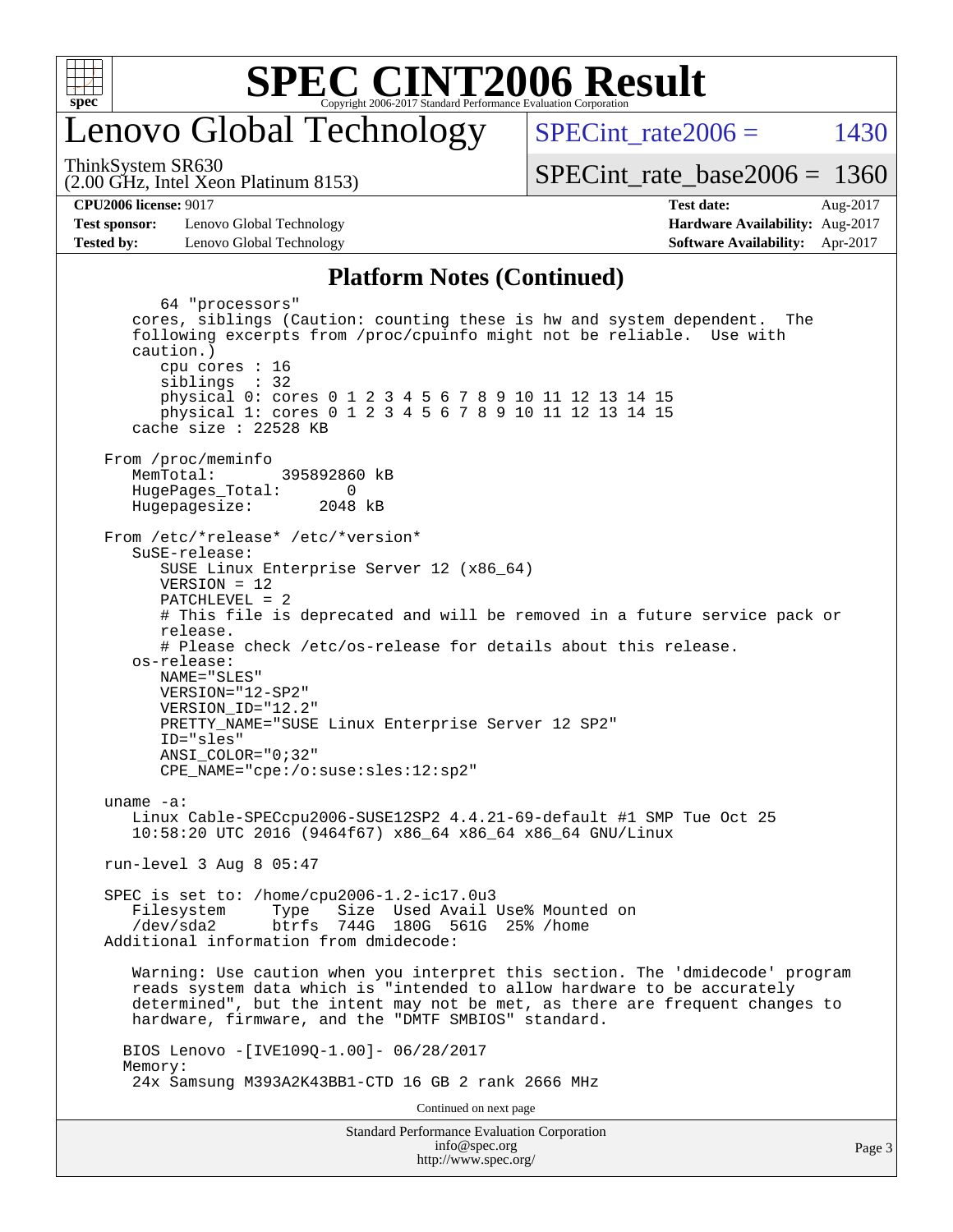

## enovo Global Technology

(2.00 GHz, Intel Xeon Platinum 8153) ThinkSystem SR630

SPECint rate $2006 =$  1430

[SPECint\\_rate\\_base2006 =](http://www.spec.org/auto/cpu2006/Docs/result-fields.html#SPECintratebase2006) 1360

**[Test sponsor:](http://www.spec.org/auto/cpu2006/Docs/result-fields.html#Testsponsor)** Lenovo Global Technology **[Hardware Availability:](http://www.spec.org/auto/cpu2006/Docs/result-fields.html#HardwareAvailability)** Aug-2017

**[CPU2006 license:](http://www.spec.org/auto/cpu2006/Docs/result-fields.html#CPU2006license)** 9017 **[Test date:](http://www.spec.org/auto/cpu2006/Docs/result-fields.html#Testdate)** Aug-2017 **[Tested by:](http://www.spec.org/auto/cpu2006/Docs/result-fields.html#Testedby)** Lenovo Global Technology **[Software Availability:](http://www.spec.org/auto/cpu2006/Docs/result-fields.html#SoftwareAvailability)** Apr-2017

#### **[Platform Notes \(Continued\)](http://www.spec.org/auto/cpu2006/Docs/result-fields.html#PlatformNotes)**

(End of data from sysinfo program)

#### **[General Notes](http://www.spec.org/auto/cpu2006/Docs/result-fields.html#GeneralNotes)**

Environment variables set by runspec before the start of the run: LD\_LIBRARY\_PATH = "/home/cpu2006-1.2-ic17.0u3/lib/ia32:/home/cpu2006-1.2-ic17.0u3/lib/intel64:/home/cpu2006-1.2-ic17.0u3/sh10.2"

 Binaries compiled on a system with 1x Intel Core i7-4790 CPU + 32GB RAM memory using Redhat Enterprise Linux 7.2 Transparent Huge Pages enabled by default Filesystem page cache cleared with: shell invocation of 'sync; echo 3 > /proc/sys/vm/drop\_caches' prior to run runspec command invoked through numactl i.e.: numactl --interleave=all runspec <etc>

### **[Base Compiler Invocation](http://www.spec.org/auto/cpu2006/Docs/result-fields.html#BaseCompilerInvocation)**

[C benchmarks](http://www.spec.org/auto/cpu2006/Docs/result-fields.html#Cbenchmarks):

[icc -m32 -L/opt/intel/compilers\\_and\\_libraries\\_2017/linux/lib/ia32](http://www.spec.org/cpu2006/results/res2017q4/cpu2006-20170918-49539.flags.html#user_CCbase_intel_icc_c29f3ff5a7ed067b11e4ec10a03f03ae)

[C++ benchmarks:](http://www.spec.org/auto/cpu2006/Docs/result-fields.html#CXXbenchmarks)

[icpc -m32 -L/opt/intel/compilers\\_and\\_libraries\\_2017/linux/lib/ia32](http://www.spec.org/cpu2006/results/res2017q4/cpu2006-20170918-49539.flags.html#user_CXXbase_intel_icpc_8c35c7808b62dab9ae41a1aa06361b6b)

#### **[Base Portability Flags](http://www.spec.org/auto/cpu2006/Docs/result-fields.html#BasePortabilityFlags)**

 400.perlbench: [-D\\_FILE\\_OFFSET\\_BITS=64](http://www.spec.org/cpu2006/results/res2017q4/cpu2006-20170918-49539.flags.html#user_basePORTABILITY400_perlbench_file_offset_bits_64_438cf9856305ebd76870a2c6dc2689ab) [-DSPEC\\_CPU\\_LINUX\\_IA32](http://www.spec.org/cpu2006/results/res2017q4/cpu2006-20170918-49539.flags.html#b400.perlbench_baseCPORTABILITY_DSPEC_CPU_LINUX_IA32) 401.bzip2: [-D\\_FILE\\_OFFSET\\_BITS=64](http://www.spec.org/cpu2006/results/res2017q4/cpu2006-20170918-49539.flags.html#user_basePORTABILITY401_bzip2_file_offset_bits_64_438cf9856305ebd76870a2c6dc2689ab) 403.gcc: [-D\\_FILE\\_OFFSET\\_BITS=64](http://www.spec.org/cpu2006/results/res2017q4/cpu2006-20170918-49539.flags.html#user_basePORTABILITY403_gcc_file_offset_bits_64_438cf9856305ebd76870a2c6dc2689ab) 429.mcf: [-D\\_FILE\\_OFFSET\\_BITS=64](http://www.spec.org/cpu2006/results/res2017q4/cpu2006-20170918-49539.flags.html#user_basePORTABILITY429_mcf_file_offset_bits_64_438cf9856305ebd76870a2c6dc2689ab) 445.gobmk: [-D\\_FILE\\_OFFSET\\_BITS=64](http://www.spec.org/cpu2006/results/res2017q4/cpu2006-20170918-49539.flags.html#user_basePORTABILITY445_gobmk_file_offset_bits_64_438cf9856305ebd76870a2c6dc2689ab) 456.hmmer: [-D\\_FILE\\_OFFSET\\_BITS=64](http://www.spec.org/cpu2006/results/res2017q4/cpu2006-20170918-49539.flags.html#user_basePORTABILITY456_hmmer_file_offset_bits_64_438cf9856305ebd76870a2c6dc2689ab) 458.sjeng: [-D\\_FILE\\_OFFSET\\_BITS=64](http://www.spec.org/cpu2006/results/res2017q4/cpu2006-20170918-49539.flags.html#user_basePORTABILITY458_sjeng_file_offset_bits_64_438cf9856305ebd76870a2c6dc2689ab) 462.libquantum: [-D\\_FILE\\_OFFSET\\_BITS=64](http://www.spec.org/cpu2006/results/res2017q4/cpu2006-20170918-49539.flags.html#user_basePORTABILITY462_libquantum_file_offset_bits_64_438cf9856305ebd76870a2c6dc2689ab) [-DSPEC\\_CPU\\_LINUX](http://www.spec.org/cpu2006/results/res2017q4/cpu2006-20170918-49539.flags.html#b462.libquantum_baseCPORTABILITY_DSPEC_CPU_LINUX) 464.h264ref: [-D\\_FILE\\_OFFSET\\_BITS=64](http://www.spec.org/cpu2006/results/res2017q4/cpu2006-20170918-49539.flags.html#user_basePORTABILITY464_h264ref_file_offset_bits_64_438cf9856305ebd76870a2c6dc2689ab) 471.omnetpp: [-D\\_FILE\\_OFFSET\\_BITS=64](http://www.spec.org/cpu2006/results/res2017q4/cpu2006-20170918-49539.flags.html#user_basePORTABILITY471_omnetpp_file_offset_bits_64_438cf9856305ebd76870a2c6dc2689ab) 473.astar: [-D\\_FILE\\_OFFSET\\_BITS=64](http://www.spec.org/cpu2006/results/res2017q4/cpu2006-20170918-49539.flags.html#user_basePORTABILITY473_astar_file_offset_bits_64_438cf9856305ebd76870a2c6dc2689ab) 483.xalancbmk: [-D\\_FILE\\_OFFSET\\_BITS=64](http://www.spec.org/cpu2006/results/res2017q4/cpu2006-20170918-49539.flags.html#user_basePORTABILITY483_xalancbmk_file_offset_bits_64_438cf9856305ebd76870a2c6dc2689ab) [-DSPEC\\_CPU\\_LINUX](http://www.spec.org/cpu2006/results/res2017q4/cpu2006-20170918-49539.flags.html#b483.xalancbmk_baseCXXPORTABILITY_DSPEC_CPU_LINUX)

### **[Base Optimization Flags](http://www.spec.org/auto/cpu2006/Docs/result-fields.html#BaseOptimizationFlags)**

[C benchmarks](http://www.spec.org/auto/cpu2006/Docs/result-fields.html#Cbenchmarks):

[-xCORE-AVX2](http://www.spec.org/cpu2006/results/res2017q4/cpu2006-20170918-49539.flags.html#user_CCbase_f-xCORE-AVX2) [-ipo](http://www.spec.org/cpu2006/results/res2017q4/cpu2006-20170918-49539.flags.html#user_CCbase_f-ipo) [-O3](http://www.spec.org/cpu2006/results/res2017q4/cpu2006-20170918-49539.flags.html#user_CCbase_f-O3) [-no-prec-div](http://www.spec.org/cpu2006/results/res2017q4/cpu2006-20170918-49539.flags.html#user_CCbase_f-no-prec-div) [-qopt-prefetch](http://www.spec.org/cpu2006/results/res2017q4/cpu2006-20170918-49539.flags.html#user_CCbase_f-qopt-prefetch) [-qopt-mem-layout-trans=3](http://www.spec.org/cpu2006/results/res2017q4/cpu2006-20170918-49539.flags.html#user_CCbase_f-qopt-mem-layout-trans_170f5be61cd2cedc9b54468c59262d5d)

Continued on next page

Standard Performance Evaluation Corporation [info@spec.org](mailto:info@spec.org) <http://www.spec.org/>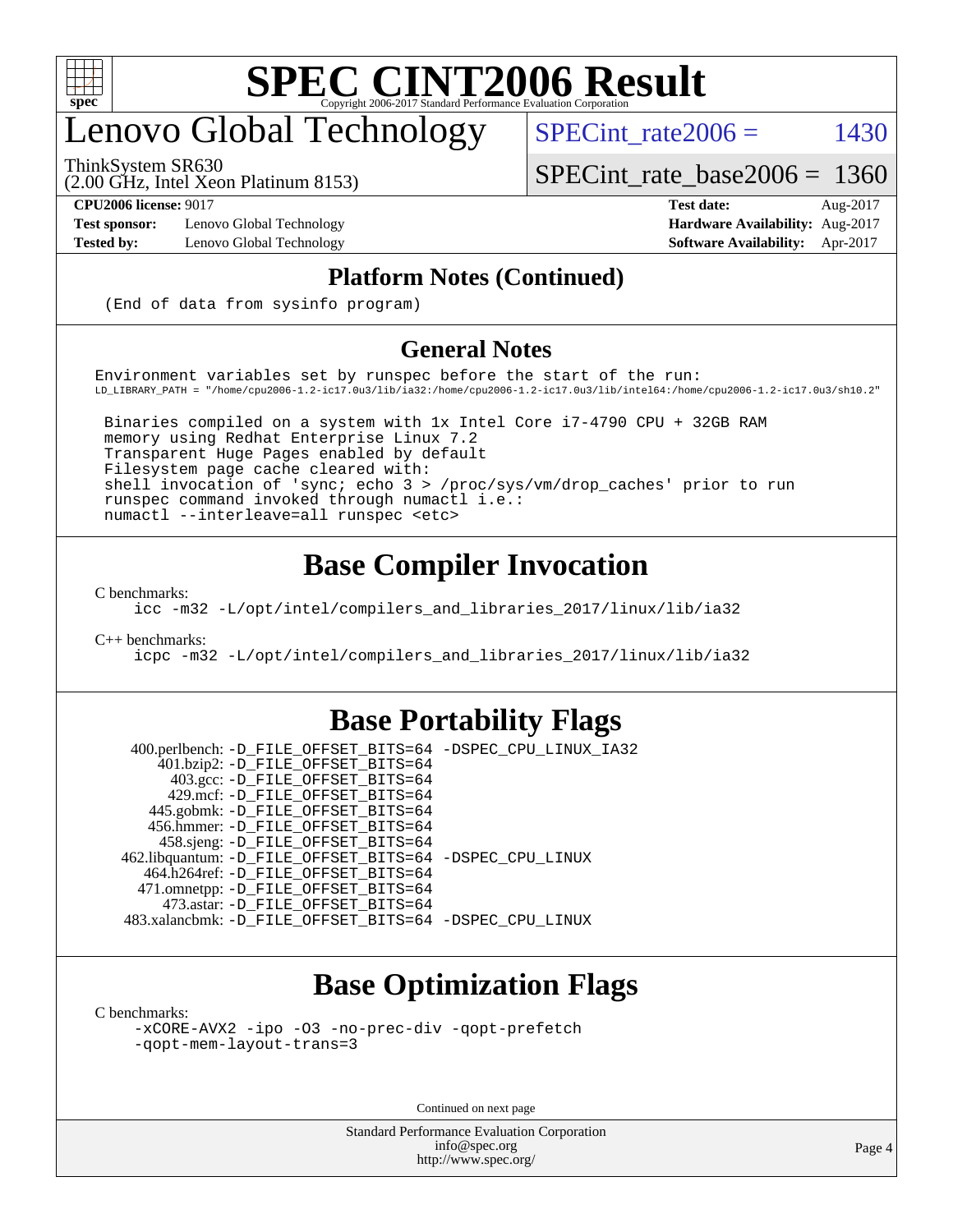

## enovo Global Technology

ThinkSystem SR630

SPECint rate $2006 =$  1430

(2.00 GHz, Intel Xeon Platinum 8153)

**[Test sponsor:](http://www.spec.org/auto/cpu2006/Docs/result-fields.html#Testsponsor)** Lenovo Global Technology **[Hardware Availability:](http://www.spec.org/auto/cpu2006/Docs/result-fields.html#HardwareAvailability)** Aug-2017

[SPECint\\_rate\\_base2006 =](http://www.spec.org/auto/cpu2006/Docs/result-fields.html#SPECintratebase2006) 1360 **[CPU2006 license:](http://www.spec.org/auto/cpu2006/Docs/result-fields.html#CPU2006license)** 9017 **[Test date:](http://www.spec.org/auto/cpu2006/Docs/result-fields.html#Testdate)** Aug-2017

**[Tested by:](http://www.spec.org/auto/cpu2006/Docs/result-fields.html#Testedby)** Lenovo Global Technology **[Software Availability:](http://www.spec.org/auto/cpu2006/Docs/result-fields.html#SoftwareAvailability)** Apr-2017

### **[Base Optimization Flags \(Continued\)](http://www.spec.org/auto/cpu2006/Docs/result-fields.html#BaseOptimizationFlags)**

[C++ benchmarks:](http://www.spec.org/auto/cpu2006/Docs/result-fields.html#CXXbenchmarks)

[-xCORE-AVX2](http://www.spec.org/cpu2006/results/res2017q4/cpu2006-20170918-49539.flags.html#user_CXXbase_f-xCORE-AVX2) [-ipo](http://www.spec.org/cpu2006/results/res2017q4/cpu2006-20170918-49539.flags.html#user_CXXbase_f-ipo) [-O3](http://www.spec.org/cpu2006/results/res2017q4/cpu2006-20170918-49539.flags.html#user_CXXbase_f-O3) [-no-prec-div](http://www.spec.org/cpu2006/results/res2017q4/cpu2006-20170918-49539.flags.html#user_CXXbase_f-no-prec-div) [-qopt-prefetch](http://www.spec.org/cpu2006/results/res2017q4/cpu2006-20170918-49539.flags.html#user_CXXbase_f-qopt-prefetch) [-qopt-mem-layout-trans=3](http://www.spec.org/cpu2006/results/res2017q4/cpu2006-20170918-49539.flags.html#user_CXXbase_f-qopt-mem-layout-trans_170f5be61cd2cedc9b54468c59262d5d) [-Wl,-z,muldefs](http://www.spec.org/cpu2006/results/res2017q4/cpu2006-20170918-49539.flags.html#user_CXXbase_link_force_multiple1_74079c344b956b9658436fd1b6dd3a8a) [-L/sh10.2 -lsmartheap](http://www.spec.org/cpu2006/results/res2017q4/cpu2006-20170918-49539.flags.html#user_CXXbase_SmartHeap_b831f2d313e2fffa6dfe3f00ffc1f1c0)

### **[Base Other Flags](http://www.spec.org/auto/cpu2006/Docs/result-fields.html#BaseOtherFlags)**

[C benchmarks](http://www.spec.org/auto/cpu2006/Docs/result-fields.html#Cbenchmarks):

403.gcc: [-Dalloca=\\_alloca](http://www.spec.org/cpu2006/results/res2017q4/cpu2006-20170918-49539.flags.html#b403.gcc_baseEXTRA_CFLAGS_Dalloca_be3056838c12de2578596ca5467af7f3)

### **[Peak Compiler Invocation](http://www.spec.org/auto/cpu2006/Docs/result-fields.html#PeakCompilerInvocation)**

[C benchmarks \(except as noted below\)](http://www.spec.org/auto/cpu2006/Docs/result-fields.html#Cbenchmarksexceptasnotedbelow):

[icc -m32 -L/opt/intel/compilers\\_and\\_libraries\\_2017/linux/lib/ia32](http://www.spec.org/cpu2006/results/res2017q4/cpu2006-20170918-49539.flags.html#user_CCpeak_intel_icc_c29f3ff5a7ed067b11e4ec10a03f03ae)

400.perlbench: [icc -m64](http://www.spec.org/cpu2006/results/res2017q4/cpu2006-20170918-49539.flags.html#user_peakCCLD400_perlbench_intel_icc_64bit_bda6cc9af1fdbb0edc3795bac97ada53)

401.bzip2: [icc -m64](http://www.spec.org/cpu2006/results/res2017q4/cpu2006-20170918-49539.flags.html#user_peakCCLD401_bzip2_intel_icc_64bit_bda6cc9af1fdbb0edc3795bac97ada53)

456.hmmer: [icc -m64](http://www.spec.org/cpu2006/results/res2017q4/cpu2006-20170918-49539.flags.html#user_peakCCLD456_hmmer_intel_icc_64bit_bda6cc9af1fdbb0edc3795bac97ada53)

458.sjeng: [icc -m64](http://www.spec.org/cpu2006/results/res2017q4/cpu2006-20170918-49539.flags.html#user_peakCCLD458_sjeng_intel_icc_64bit_bda6cc9af1fdbb0edc3795bac97ada53)

#### [C++ benchmarks:](http://www.spec.org/auto/cpu2006/Docs/result-fields.html#CXXbenchmarks)

[icpc -m32 -L/opt/intel/compilers\\_and\\_libraries\\_2017/linux/lib/ia32](http://www.spec.org/cpu2006/results/res2017q4/cpu2006-20170918-49539.flags.html#user_CXXpeak_intel_icpc_8c35c7808b62dab9ae41a1aa06361b6b)

#### **[Peak Portability Flags](http://www.spec.org/auto/cpu2006/Docs/result-fields.html#PeakPortabilityFlags)**

 400.perlbench: [-DSPEC\\_CPU\\_LP64](http://www.spec.org/cpu2006/results/res2017q4/cpu2006-20170918-49539.flags.html#b400.perlbench_peakCPORTABILITY_DSPEC_CPU_LP64) [-DSPEC\\_CPU\\_LINUX\\_X64](http://www.spec.org/cpu2006/results/res2017q4/cpu2006-20170918-49539.flags.html#b400.perlbench_peakCPORTABILITY_DSPEC_CPU_LINUX_X64) 401.bzip2: [-DSPEC\\_CPU\\_LP64](http://www.spec.org/cpu2006/results/res2017q4/cpu2006-20170918-49539.flags.html#suite_peakCPORTABILITY401_bzip2_DSPEC_CPU_LP64) 403.gcc: [-D\\_FILE\\_OFFSET\\_BITS=64](http://www.spec.org/cpu2006/results/res2017q4/cpu2006-20170918-49539.flags.html#user_peakPORTABILITY403_gcc_file_offset_bits_64_438cf9856305ebd76870a2c6dc2689ab) 429.mcf: [-D\\_FILE\\_OFFSET\\_BITS=64](http://www.spec.org/cpu2006/results/res2017q4/cpu2006-20170918-49539.flags.html#user_peakPORTABILITY429_mcf_file_offset_bits_64_438cf9856305ebd76870a2c6dc2689ab) 445.gobmk: [-D\\_FILE\\_OFFSET\\_BITS=64](http://www.spec.org/cpu2006/results/res2017q4/cpu2006-20170918-49539.flags.html#user_peakPORTABILITY445_gobmk_file_offset_bits_64_438cf9856305ebd76870a2c6dc2689ab) 456.hmmer: [-DSPEC\\_CPU\\_LP64](http://www.spec.org/cpu2006/results/res2017q4/cpu2006-20170918-49539.flags.html#suite_peakCPORTABILITY456_hmmer_DSPEC_CPU_LP64) 458.sjeng: [-DSPEC\\_CPU\\_LP64](http://www.spec.org/cpu2006/results/res2017q4/cpu2006-20170918-49539.flags.html#suite_peakCPORTABILITY458_sjeng_DSPEC_CPU_LP64) 462.libquantum: [-D\\_FILE\\_OFFSET\\_BITS=64](http://www.spec.org/cpu2006/results/res2017q4/cpu2006-20170918-49539.flags.html#user_peakPORTABILITY462_libquantum_file_offset_bits_64_438cf9856305ebd76870a2c6dc2689ab) [-DSPEC\\_CPU\\_LINUX](http://www.spec.org/cpu2006/results/res2017q4/cpu2006-20170918-49539.flags.html#b462.libquantum_peakCPORTABILITY_DSPEC_CPU_LINUX) 464.h264ref: [-D\\_FILE\\_OFFSET\\_BITS=64](http://www.spec.org/cpu2006/results/res2017q4/cpu2006-20170918-49539.flags.html#user_peakPORTABILITY464_h264ref_file_offset_bits_64_438cf9856305ebd76870a2c6dc2689ab) 471.omnetpp: [-D\\_FILE\\_OFFSET\\_BITS=64](http://www.spec.org/cpu2006/results/res2017q4/cpu2006-20170918-49539.flags.html#user_peakPORTABILITY471_omnetpp_file_offset_bits_64_438cf9856305ebd76870a2c6dc2689ab) 473.astar: [-D\\_FILE\\_OFFSET\\_BITS=64](http://www.spec.org/cpu2006/results/res2017q4/cpu2006-20170918-49539.flags.html#user_peakPORTABILITY473_astar_file_offset_bits_64_438cf9856305ebd76870a2c6dc2689ab) 483.xalancbmk: [-D\\_FILE\\_OFFSET\\_BITS=64](http://www.spec.org/cpu2006/results/res2017q4/cpu2006-20170918-49539.flags.html#user_peakPORTABILITY483_xalancbmk_file_offset_bits_64_438cf9856305ebd76870a2c6dc2689ab) [-DSPEC\\_CPU\\_LINUX](http://www.spec.org/cpu2006/results/res2017q4/cpu2006-20170918-49539.flags.html#b483.xalancbmk_peakCXXPORTABILITY_DSPEC_CPU_LINUX)

> Standard Performance Evaluation Corporation [info@spec.org](mailto:info@spec.org) <http://www.spec.org/>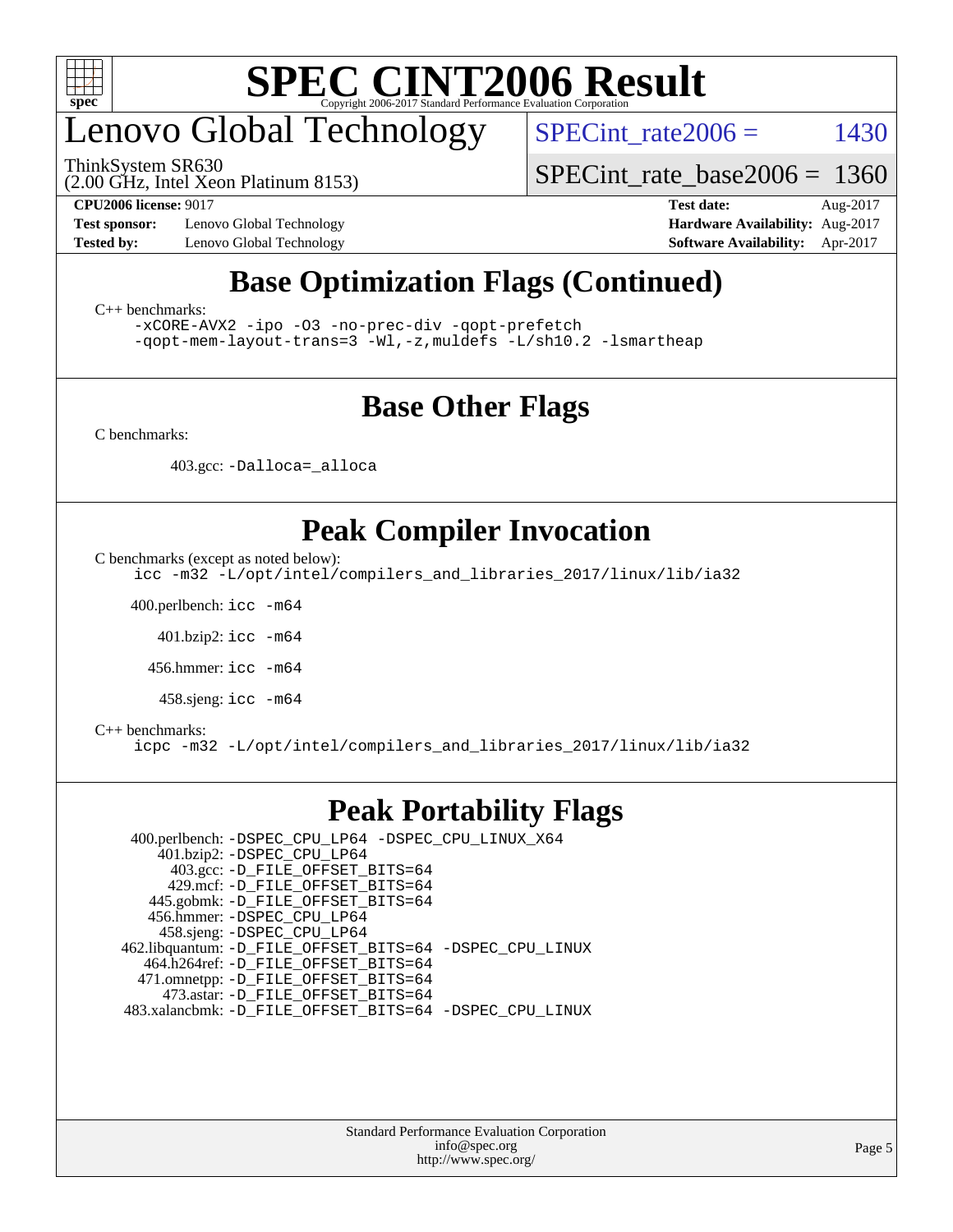

## enovo Global Technology

SPECint rate $2006 =$  1430

(2.00 GHz, Intel Xeon Platinum 8153) ThinkSystem SR630

[SPECint\\_rate\\_base2006 =](http://www.spec.org/auto/cpu2006/Docs/result-fields.html#SPECintratebase2006) 1360

**[CPU2006 license:](http://www.spec.org/auto/cpu2006/Docs/result-fields.html#CPU2006license)** 9017 **[Test date:](http://www.spec.org/auto/cpu2006/Docs/result-fields.html#Testdate)** Aug-2017

**[Test sponsor:](http://www.spec.org/auto/cpu2006/Docs/result-fields.html#Testsponsor)** Lenovo Global Technology **[Hardware Availability:](http://www.spec.org/auto/cpu2006/Docs/result-fields.html#HardwareAvailability)** Aug-2017

## **[Tested by:](http://www.spec.org/auto/cpu2006/Docs/result-fields.html#Testedby)** Lenovo Global Technology **[Software Availability:](http://www.spec.org/auto/cpu2006/Docs/result-fields.html#SoftwareAvailability)** Apr-2017

### **[Peak Optimization Flags](http://www.spec.org/auto/cpu2006/Docs/result-fields.html#PeakOptimizationFlags)**

#### [C benchmarks](http://www.spec.org/auto/cpu2006/Docs/result-fields.html#Cbenchmarks):

 400.perlbench: [-prof-gen](http://www.spec.org/cpu2006/results/res2017q4/cpu2006-20170918-49539.flags.html#user_peakPASS1_CFLAGSPASS1_LDCFLAGS400_perlbench_prof_gen_e43856698f6ca7b7e442dfd80e94a8fc)(pass 1) [-prof-use](http://www.spec.org/cpu2006/results/res2017q4/cpu2006-20170918-49539.flags.html#user_peakPASS2_CFLAGSPASS2_LDCFLAGS400_perlbench_prof_use_bccf7792157ff70d64e32fe3e1250b55)(pass 2) [-xCORE-AVX2](http://www.spec.org/cpu2006/results/res2017q4/cpu2006-20170918-49539.flags.html#user_peakPASS2_CFLAGSPASS2_LDCFLAGS400_perlbench_f-xCORE-AVX2)(pass 2)  $-par-num-threads=1(pass 1) -ipo(pass 2) -O3(pass 2)$  $-par-num-threads=1(pass 1) -ipo(pass 2) -O3(pass 2)$  $-par-num-threads=1(pass 1) -ipo(pass 2) -O3(pass 2)$  $-par-num-threads=1(pass 1) -ipo(pass 2) -O3(pass 2)$  $-par-num-threads=1(pass 1) -ipo(pass 2) -O3(pass 2)$  $-par-num-threads=1(pass 1) -ipo(pass 2) -O3(pass 2)$ [-no-prec-div](http://www.spec.org/cpu2006/results/res2017q4/cpu2006-20170918-49539.flags.html#user_peakPASS2_CFLAGSPASS2_LDCFLAGS400_perlbench_f-no-prec-div)(pass 2) [-auto-ilp32](http://www.spec.org/cpu2006/results/res2017q4/cpu2006-20170918-49539.flags.html#user_peakCOPTIMIZE400_perlbench_f-auto-ilp32) [-qopt-mem-layout-trans=3](http://www.spec.org/cpu2006/results/res2017q4/cpu2006-20170918-49539.flags.html#user_peakCOPTIMIZE400_perlbench_f-qopt-mem-layout-trans_170f5be61cd2cedc9b54468c59262d5d) 401.bzip2: [-prof-gen](http://www.spec.org/cpu2006/results/res2017q4/cpu2006-20170918-49539.flags.html#user_peakPASS1_CFLAGSPASS1_LDCFLAGS401_bzip2_prof_gen_e43856698f6ca7b7e442dfd80e94a8fc)(pass 1) [-prof-use](http://www.spec.org/cpu2006/results/res2017q4/cpu2006-20170918-49539.flags.html#user_peakPASS2_CFLAGSPASS2_LDCFLAGS401_bzip2_prof_use_bccf7792157ff70d64e32fe3e1250b55)(pass 2) [-xCORE-AVX2](http://www.spec.org/cpu2006/results/res2017q4/cpu2006-20170918-49539.flags.html#user_peakPASS2_CFLAGSPASS2_LDCFLAGS401_bzip2_f-xCORE-AVX2)(pass 2) [-par-num-threads=1](http://www.spec.org/cpu2006/results/res2017q4/cpu2006-20170918-49539.flags.html#user_peakPASS1_CFLAGSPASS1_LDCFLAGS401_bzip2_par_num_threads_786a6ff141b4e9e90432e998842df6c2)(pass 1) [-ipo](http://www.spec.org/cpu2006/results/res2017q4/cpu2006-20170918-49539.flags.html#user_peakPASS2_CFLAGSPASS2_LDCFLAGS401_bzip2_f-ipo)(pass 2) [-O3](http://www.spec.org/cpu2006/results/res2017q4/cpu2006-20170918-49539.flags.html#user_peakPASS2_CFLAGSPASS2_LDCFLAGS401_bzip2_f-O3)(pass 2) [-no-prec-div](http://www.spec.org/cpu2006/results/res2017q4/cpu2006-20170918-49539.flags.html#user_peakPASS2_CFLAGSPASS2_LDCFLAGS401_bzip2_f-no-prec-div)(pass 2) [-qopt-prefetch](http://www.spec.org/cpu2006/results/res2017q4/cpu2006-20170918-49539.flags.html#user_peakCOPTIMIZE401_bzip2_f-qopt-prefetch) [-auto-ilp32](http://www.spec.org/cpu2006/results/res2017q4/cpu2006-20170918-49539.flags.html#user_peakCOPTIMIZE401_bzip2_f-auto-ilp32) [-qopt-mem-layout-trans=3](http://www.spec.org/cpu2006/results/res2017q4/cpu2006-20170918-49539.flags.html#user_peakCOPTIMIZE401_bzip2_f-qopt-mem-layout-trans_170f5be61cd2cedc9b54468c59262d5d) 403.gcc: [-xCORE-AVX2](http://www.spec.org/cpu2006/results/res2017q4/cpu2006-20170918-49539.flags.html#user_peakOPTIMIZE403_gcc_f-xCORE-AVX2) [-ipo](http://www.spec.org/cpu2006/results/res2017q4/cpu2006-20170918-49539.flags.html#user_peakOPTIMIZE403_gcc_f-ipo) [-O3](http://www.spec.org/cpu2006/results/res2017q4/cpu2006-20170918-49539.flags.html#user_peakOPTIMIZE403_gcc_f-O3) [-no-prec-div](http://www.spec.org/cpu2006/results/res2017q4/cpu2006-20170918-49539.flags.html#user_peakOPTIMIZE403_gcc_f-no-prec-div) [-qopt-mem-layout-trans=3](http://www.spec.org/cpu2006/results/res2017q4/cpu2006-20170918-49539.flags.html#user_peakCOPTIMIZE403_gcc_f-qopt-mem-layout-trans_170f5be61cd2cedc9b54468c59262d5d)  $429$ .mcf: basepeak = yes 445.gobmk: [-prof-gen](http://www.spec.org/cpu2006/results/res2017q4/cpu2006-20170918-49539.flags.html#user_peakPASS1_CFLAGSPASS1_LDCFLAGS445_gobmk_prof_gen_e43856698f6ca7b7e442dfd80e94a8fc)(pass 1) [-prof-use](http://www.spec.org/cpu2006/results/res2017q4/cpu2006-20170918-49539.flags.html#user_peakPASS2_CFLAGSPASS2_LDCFLAGSPASS2_LDFLAGS445_gobmk_prof_use_bccf7792157ff70d64e32fe3e1250b55)(pass 2) [-xCORE-AVX2](http://www.spec.org/cpu2006/results/res2017q4/cpu2006-20170918-49539.flags.html#user_peakPASS2_CFLAGSPASS2_LDCFLAGSPASS2_LDFLAGS445_gobmk_f-xCORE-AVX2)(pass 2)  $-par-num-threads=1(pass 1) -ipo(pass 2) -O3(pass 2)$  $-par-num-threads=1(pass 1) -ipo(pass 2) -O3(pass 2)$  $-par-num-threads=1(pass 1) -ipo(pass 2) -O3(pass 2)$  $-par-num-threads=1(pass 1) -ipo(pass 2) -O3(pass 2)$  $-par-num-threads=1(pass 1) -ipo(pass 2) -O3(pass 2)$  $-par-num-threads=1(pass 1) -ipo(pass 2) -O3(pass 2)$ [-no-prec-div](http://www.spec.org/cpu2006/results/res2017q4/cpu2006-20170918-49539.flags.html#user_peakPASS2_LDCFLAGS445_gobmk_f-no-prec-div)(pass 2) [-qopt-mem-layout-trans=3](http://www.spec.org/cpu2006/results/res2017q4/cpu2006-20170918-49539.flags.html#user_peakCOPTIMIZE445_gobmk_f-qopt-mem-layout-trans_170f5be61cd2cedc9b54468c59262d5d) 456.hmmer: [-xCORE-AVX2](http://www.spec.org/cpu2006/results/res2017q4/cpu2006-20170918-49539.flags.html#user_peakOPTIMIZE456_hmmer_f-xCORE-AVX2) [-ipo](http://www.spec.org/cpu2006/results/res2017q4/cpu2006-20170918-49539.flags.html#user_peakOPTIMIZE456_hmmer_f-ipo) [-O3](http://www.spec.org/cpu2006/results/res2017q4/cpu2006-20170918-49539.flags.html#user_peakOPTIMIZE456_hmmer_f-O3) [-no-prec-div](http://www.spec.org/cpu2006/results/res2017q4/cpu2006-20170918-49539.flags.html#user_peakOPTIMIZE456_hmmer_f-no-prec-div) [-unroll2](http://www.spec.org/cpu2006/results/res2017q4/cpu2006-20170918-49539.flags.html#user_peakCOPTIMIZE456_hmmer_f-unroll_784dae83bebfb236979b41d2422d7ec2) [-auto-ilp32](http://www.spec.org/cpu2006/results/res2017q4/cpu2006-20170918-49539.flags.html#user_peakCOPTIMIZE456_hmmer_f-auto-ilp32) [-qopt-mem-layout-trans=3](http://www.spec.org/cpu2006/results/res2017q4/cpu2006-20170918-49539.flags.html#user_peakCOPTIMIZE456_hmmer_f-qopt-mem-layout-trans_170f5be61cd2cedc9b54468c59262d5d) 458.sjeng: [-prof-gen](http://www.spec.org/cpu2006/results/res2017q4/cpu2006-20170918-49539.flags.html#user_peakPASS1_CFLAGSPASS1_LDCFLAGS458_sjeng_prof_gen_e43856698f6ca7b7e442dfd80e94a8fc)(pass 1) [-prof-use](http://www.spec.org/cpu2006/results/res2017q4/cpu2006-20170918-49539.flags.html#user_peakPASS2_CFLAGSPASS2_LDCFLAGS458_sjeng_prof_use_bccf7792157ff70d64e32fe3e1250b55)(pass 2) [-xCORE-AVX2](http://www.spec.org/cpu2006/results/res2017q4/cpu2006-20170918-49539.flags.html#user_peakPASS2_CFLAGSPASS2_LDCFLAGS458_sjeng_f-xCORE-AVX2)(pass 2)  $-par-num-threads=1(pass 1) -ipo(pass 2) -O3(pass 2)$  $-par-num-threads=1(pass 1) -ipo(pass 2) -O3(pass 2)$  $-par-num-threads=1(pass 1) -ipo(pass 2) -O3(pass 2)$  $-par-num-threads=1(pass 1) -ipo(pass 2) -O3(pass 2)$  $-par-num-threads=1(pass 1) -ipo(pass 2) -O3(pass 2)$  $-par-num-threads=1(pass 1) -ipo(pass 2) -O3(pass 2)$ [-no-prec-div](http://www.spec.org/cpu2006/results/res2017q4/cpu2006-20170918-49539.flags.html#user_peakPASS2_CFLAGSPASS2_LDCFLAGS458_sjeng_f-no-prec-div)(pass 2) [-unroll4](http://www.spec.org/cpu2006/results/res2017q4/cpu2006-20170918-49539.flags.html#user_peakCOPTIMIZE458_sjeng_f-unroll_4e5e4ed65b7fd20bdcd365bec371b81f) [-auto-ilp32](http://www.spec.org/cpu2006/results/res2017q4/cpu2006-20170918-49539.flags.html#user_peakCOPTIMIZE458_sjeng_f-auto-ilp32) [-qopt-mem-layout-trans=3](http://www.spec.org/cpu2006/results/res2017q4/cpu2006-20170918-49539.flags.html#user_peakCOPTIMIZE458_sjeng_f-qopt-mem-layout-trans_170f5be61cd2cedc9b54468c59262d5d)  $462$ .libquantum: basepeak = yes 464.h264ref: [-prof-gen](http://www.spec.org/cpu2006/results/res2017q4/cpu2006-20170918-49539.flags.html#user_peakPASS1_CFLAGSPASS1_LDCFLAGS464_h264ref_prof_gen_e43856698f6ca7b7e442dfd80e94a8fc)(pass 1) [-prof-use](http://www.spec.org/cpu2006/results/res2017q4/cpu2006-20170918-49539.flags.html#user_peakPASS2_CFLAGSPASS2_LDCFLAGS464_h264ref_prof_use_bccf7792157ff70d64e32fe3e1250b55)(pass 2) [-xCORE-AVX2](http://www.spec.org/cpu2006/results/res2017q4/cpu2006-20170918-49539.flags.html#user_peakPASS2_CFLAGSPASS2_LDCFLAGS464_h264ref_f-xCORE-AVX2)(pass 2)  $-par-num-threads=1(pass 1) -ipo(pass 2) -O3(pass 2)$  $-par-num-threads=1(pass 1) -ipo(pass 2) -O3(pass 2)$  $-par-num-threads=1(pass 1) -ipo(pass 2) -O3(pass 2)$  $-par-num-threads=1(pass 1) -ipo(pass 2) -O3(pass 2)$  $-par-num-threads=1(pass 1) -ipo(pass 2) -O3(pass 2)$  $-par-num-threads=1(pass 1) -ipo(pass 2) -O3(pass 2)$ [-no-prec-div](http://www.spec.org/cpu2006/results/res2017q4/cpu2006-20170918-49539.flags.html#user_peakPASS2_CFLAGSPASS2_LDCFLAGS464_h264ref_f-no-prec-div)(pass 2) [-unroll2](http://www.spec.org/cpu2006/results/res2017q4/cpu2006-20170918-49539.flags.html#user_peakCOPTIMIZE464_h264ref_f-unroll_784dae83bebfb236979b41d2422d7ec2) [-qopt-mem-layout-trans=3](http://www.spec.org/cpu2006/results/res2017q4/cpu2006-20170918-49539.flags.html#user_peakCOPTIMIZE464_h264ref_f-qopt-mem-layout-trans_170f5be61cd2cedc9b54468c59262d5d) [C++ benchmarks:](http://www.spec.org/auto/cpu2006/Docs/result-fields.html#CXXbenchmarks) 471.omnetpp: [-prof-gen](http://www.spec.org/cpu2006/results/res2017q4/cpu2006-20170918-49539.flags.html#user_peakPASS1_CXXFLAGSPASS1_LDCXXFLAGS471_omnetpp_prof_gen_e43856698f6ca7b7e442dfd80e94a8fc)(pass 1) [-prof-use](http://www.spec.org/cpu2006/results/res2017q4/cpu2006-20170918-49539.flags.html#user_peakPASS2_CXXFLAGSPASS2_LDCXXFLAGS471_omnetpp_prof_use_bccf7792157ff70d64e32fe3e1250b55)(pass 2) [-xCORE-AVX2](http://www.spec.org/cpu2006/results/res2017q4/cpu2006-20170918-49539.flags.html#user_peakPASS2_CXXFLAGSPASS2_LDCXXFLAGS471_omnetpp_f-xCORE-AVX2)(pass 2)  $-par-num-threads=1(pass 1) -ipo(pass 2) -O3(pass 2)$  $-par-num-threads=1(pass 1) -ipo(pass 2) -O3(pass 2)$  $-par-num-threads=1(pass 1) -ipo(pass 2) -O3(pass 2)$  $-par-num-threads=1(pass 1) -ipo(pass 2) -O3(pass 2)$  $-par-num-threads=1(pass 1) -ipo(pass 2) -O3(pass 2)$  $-par-num-threads=1(pass 1) -ipo(pass 2) -O3(pass 2)$ [-no-prec-div](http://www.spec.org/cpu2006/results/res2017q4/cpu2006-20170918-49539.flags.html#user_peakPASS2_CXXFLAGSPASS2_LDCXXFLAGS471_omnetpp_f-no-prec-div)(pass 2) [-qopt-ra-region-strategy=block](http://www.spec.org/cpu2006/results/res2017q4/cpu2006-20170918-49539.flags.html#user_peakCXXOPTIMIZE471_omnetpp_f-qopt-ra-region-strategy_430aa8f7c220cbde92ae827fa8d9be32)  [-qopt-mem-layout-trans=3](http://www.spec.org/cpu2006/results/res2017q4/cpu2006-20170918-49539.flags.html#user_peakCXXOPTIMIZE471_omnetpp_f-qopt-mem-layout-trans_170f5be61cd2cedc9b54468c59262d5d) [-Wl,-z,muldefs](http://www.spec.org/cpu2006/results/res2017q4/cpu2006-20170918-49539.flags.html#user_peakEXTRA_LDFLAGS471_omnetpp_link_force_multiple1_74079c344b956b9658436fd1b6dd3a8a) [-L/sh10.2 -lsmartheap](http://www.spec.org/cpu2006/results/res2017q4/cpu2006-20170918-49539.flags.html#user_peakEXTRA_LIBS471_omnetpp_SmartHeap_b831f2d313e2fffa6dfe3f00ffc1f1c0) 473.astar: basepeak = yes  $483.xalanchmk: basepeak = yes$